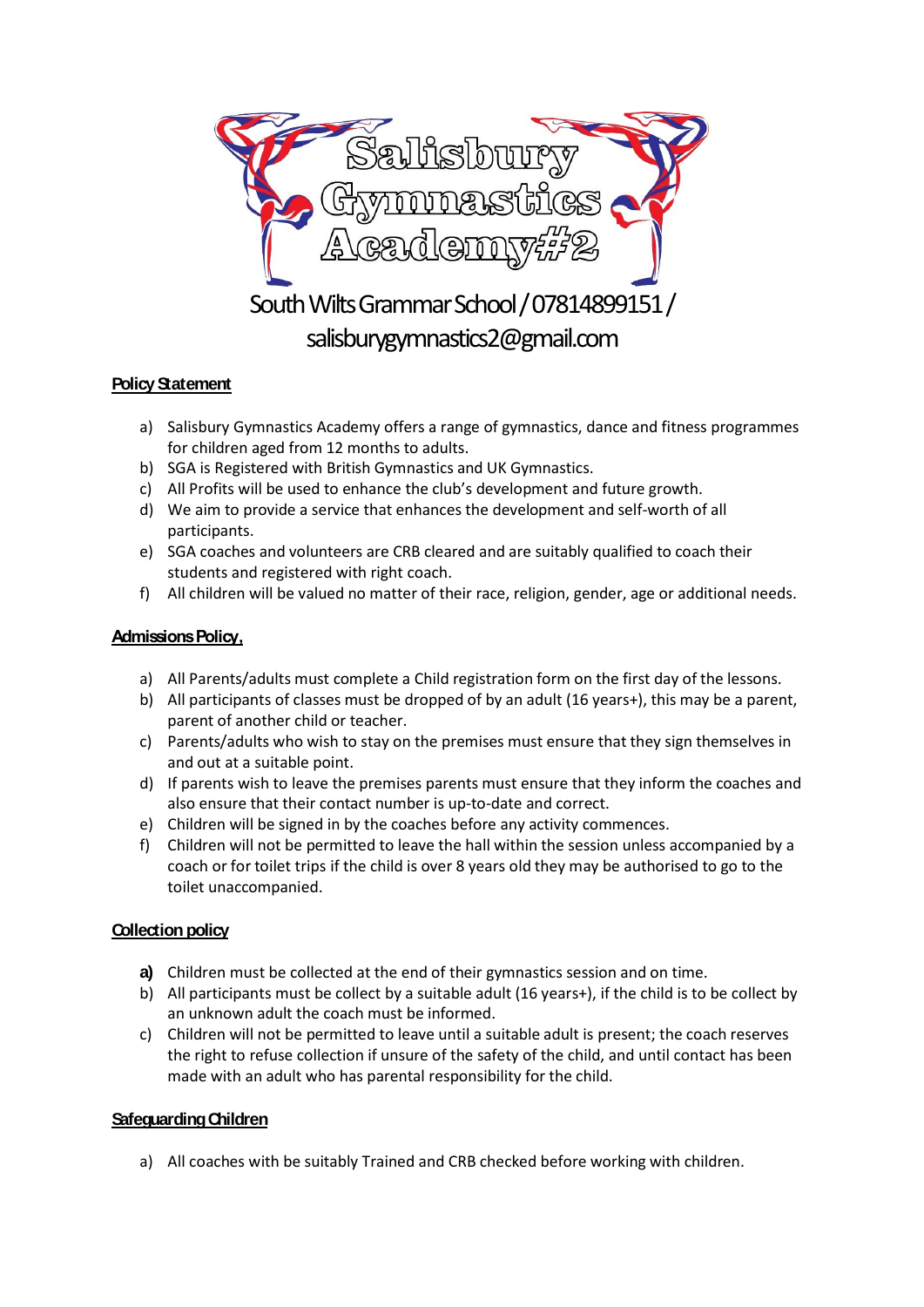- b) Salisbury Gymnastics Academy promotes the welfare of all children, and will takes appropriate measure to ensure that every Childs time at the Club is safe, secure and enjoyable.
- c) In the event that Childs welfare is at risk, staff will ensure that all concerns are written and discussed with the designated Safeguarding Officer.
- d) Staff will attend Local Safeguarding Training, and will be aware of the signs and symptoms of abuse.
- e) Staff will feel empowered to discuss any concerns with the appropriate people.
- f) Salisbury Gymnastics Academy will work in line with Wiltshire Local Safeguarding Children Board and will display the Flowchart for "what to do if you're worried a child is being abused or neglected"
- g) In the event that an allegation is made against a member of staff, the manager will take appropriate steps to ensure that the local social worker is informed. Alleged staff member will be suspended until issues are resolve, resulting in employment continuing with restrictions or immediate dismissal.

In any case staff will follow these clear procedures:

- 1. Disclosure or signs/symptoms of concern discovered
- 2. Log any concerns using exact words of child or exact cause of concern.
- 3. Discuss with Manager/Designated person: Shelley Wood 07814 899151
- 4. Complete the Clubs Disclosure/concerns Form
- 5. Contact the local referral and assessment team: 01380 733563

### **Behavioural Policy**

a) Should a child or adult show unacceptable or unwanted behaviour to any one whilst attending any of the SGA programmes, Management reserves the right to refuse or alter the rights of participation in the classes.

#### **Accident andemergencies**

- a) There will always be a suitably qualified first aider on site.
- b) Parents will complete a registration form to give SGA employees to administer first aid and emergency transportation and treatment.

#### **Mobile phones and Photography**

- a) No employees will be permitted to use mobile phones for personal use whilst coaching children, however on occasion the use of a mobile devise is permitted to enhance development via photos and/or video tutorials.
- b) Photography will only happen on previously arranged events; parents will be required to fill in permission forms prior to the event taking place.

#### **Staff andVolunteer conducts**